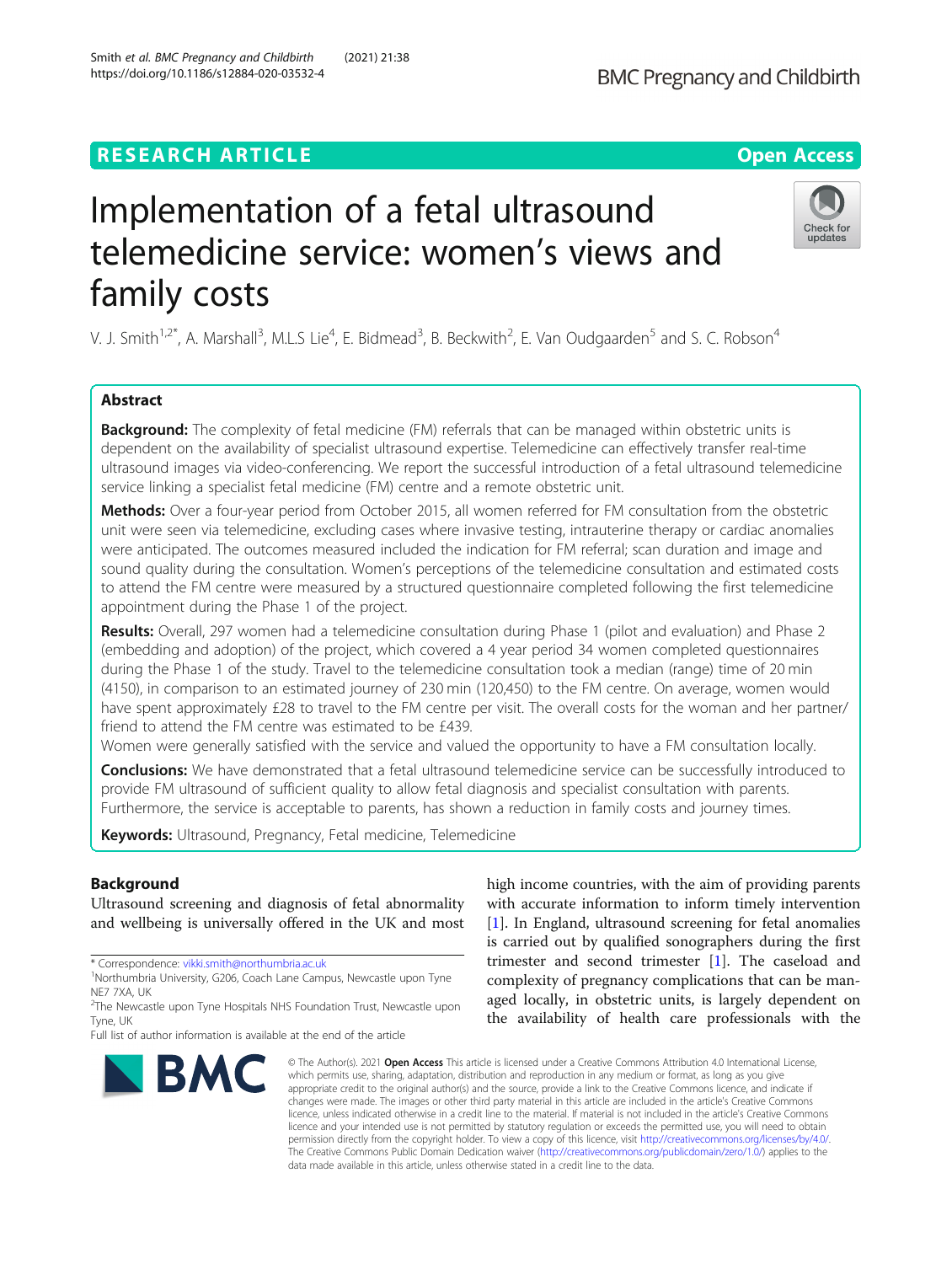expertise required to interpret fetal ultrasound images and provide appropriate counselling [[2\]](#page-6-0). Women in the UK are often referred from their local obstetric unit to a specialised fetal medicine (FM) centre when a fetal anomaly is suspected, intensive fetal monitoring is required or the mother's medical or obstetric history indicates that consultation with a fetal medicine specialist is warranted.

Telemedicine can be used to provide healthcare at a distance thereby overcoming challenges relating to geography and the availability of medical expertise. It has previously been used to provide FM consultations [\[3](#page-6-0)] and also to undertake real time fetal echocardiography [[4\]](#page-6-0), offering women the option to receive prenatal diagnosis and consultation with a specialist, whilst remaining in their local hospital. Providing ultrasound consultations via a telemedicine link has previously been shown to be highly acceptable to women [\[5](#page-6-0)]. In addition, telemedicine can be used to provide ultrasound training remotely [[5](#page-6-0), [6](#page-6-0)] thereby improving obstetric sonographers' skills in diagnosing fetal anomalies and monitoring fetal wellbeing and reducing the number of cases referred to FM centres. The opportunity to reduce the need for patients to travel to different hospitals is particularly relevant in the current COVID-19 pandemic situation [[7\]](#page-6-0).

For families living in rural areas, access to a FM centre can involve travelling long distances and incurring costs due to loss of earnings, childcare and travel. As an example, women living in parts of Cumbria, UK need to travel up to six hours to attend the FM centre in Newcastle-upon-Tyne for specialist fetal medicine opinion. Cumbria is affected by significant challenges in the provision of health care due to a predominantly rural and isolated population, [\[8](#page-7-0)] with some areas affected by high levels of socio-economic deprivation [[9\]](#page-7-0). The combination of these factors means that long journey times are frequently associated with high family costs as well as significant inconvenience for families.

There are recognised challenges to the introduction of telemedicine into routine service provision despite encouraging results from research studies [\[10](#page-7-0)–[12\]](#page-7-0). This paper reports the implementation of a successful fetal ultrasound telemedicine service, incorporating an evaluation of women's views of the service and a comparison of family costs.

#### Methods

The project involved two phases:

Phase  $1 - (12 \text{ months}, \text{from October 2015 to October})$ 2016) – The pilot and evaluation phase, included establishing the video-conferencing between the FM centre and the obstetric unit, the advanced training of sonographers and collection of participant

questionnaire data. Patient experience data was collected throughout the initial 12 month, funded set-up phase (2015–2016).

Phase 2 (36 months, from November 2016 to October 2019) – The embedding and adoption phase, which involved increasing the volume and complexity of cases including the introduction of multidisciplinary consultations.

The service was implemented at a specialist FM centre in North East England, and an obstetric unit situated in the North West of England  $(~1200)$  births per annum) from October 2015. The service utilised existing 2 x 100Mbp/s fibre optic circuits, installed between the hospitals during the pilot phase of the project to support another clinical service. A codec was installed at both sites together with a Cisco Video Conferencing (VC) unit at the FM centre and a Polycom Group 500 VC unit at the obstetric unit to allow the handling of high quality images using the least bandwidth. A bespoke unit including a monitor, microphone, camera and codec was assembled for use in the clinical ultrasound room. The view at the FM centre could be alternated (using a remote control) between the ultrasound machine display during scans, to the woman and her family during preand post-scan counselling. The FM consultant and the family had a full screen view of each other when discussing the scan findings.

Information Technology (IT) support was provided by a 24-h help desk at the FM centre and by the local IT team at the obstetric unit. The telemedicine link was available for one session  $({\sim} 3h)$  per week requiring the provision of an obstetric sonographer. A midwife was present throughout the consultation to provide support to the woman and family at the obstetric unit.

Referrals from the obstetric unit for FM opinion were assessed for telemedicine suitability by one of the FM consultants or the lead FM midwife. All appropriate cases were identified following routine ultrasound screening undertaken at the local unit by sonographers and women were offered telemedicine consultation. Cases were excluded from telemedicine consultation and women offered face-to-face consultations for the following reasons: (a) anticipated need for invasive diagnostic or therapeutic intervention (b) structural cardiac anomaly [due to presence of separate fetal cardiology clinics] (c) suspected facial clefts [due to the need for 3D ultrasound]. Measurement of nuchal translucency (as part of combined testing for common trisomies in twin pregnancies), previously undertaken at the FM centre, was introduced in June 2016 with scans being viewed by an experienced midwife sonographer. An information sheet, as well as verbal explanation of the process was provided to all women prior to the telemedicine consultation.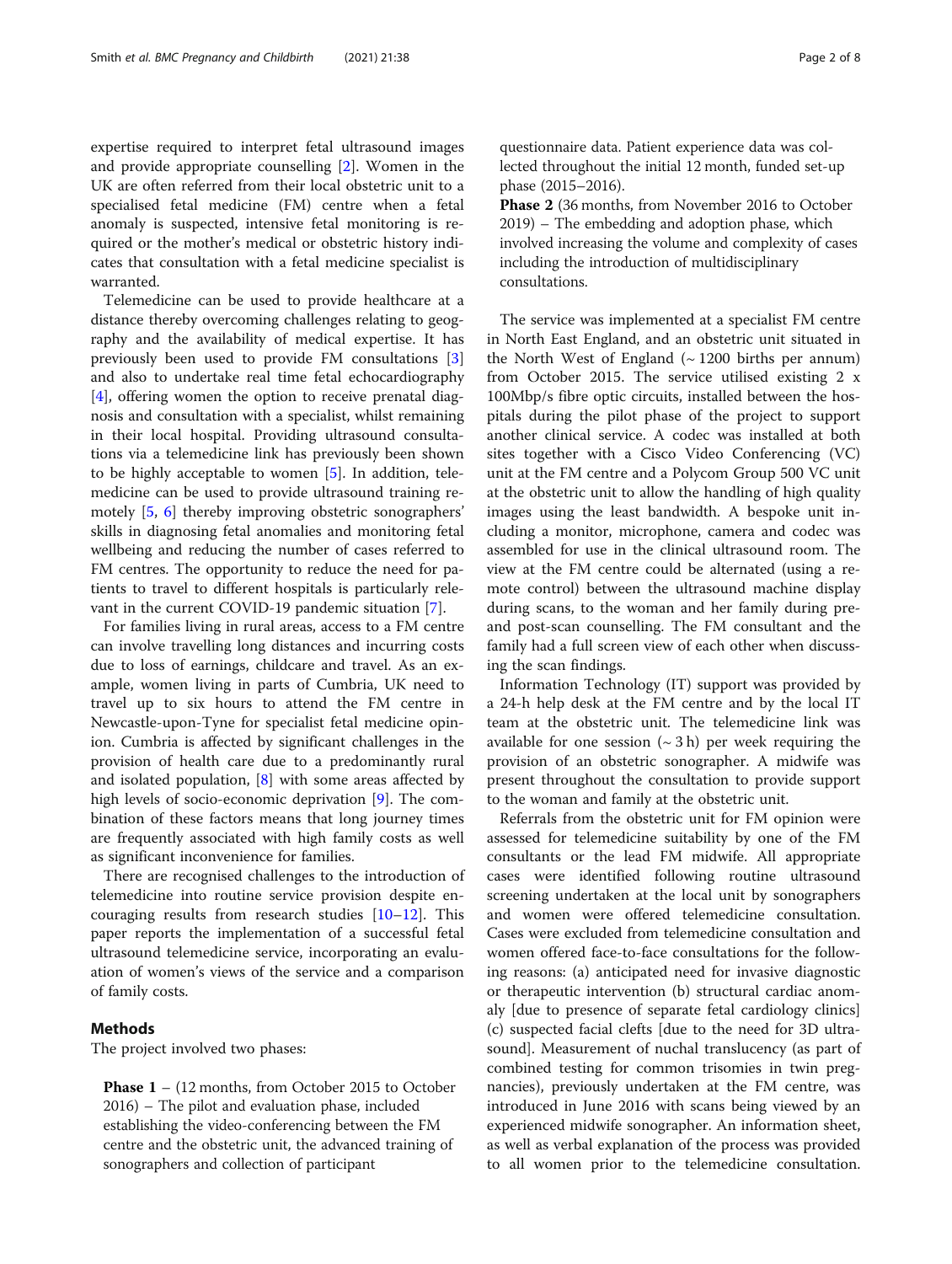Standard operating procedures were issued to staff, which included guidance on the equipment set-up, patient referral and suitability assessment, consultation process and action in case of link failure.

Three experienced sonographers, each with over 8 years' obstetric ultrasound experience, completed a training programme during the first four weeks of the project. The sonographers familiarised themselves with the teleconferencing equipment while undertaking fetal growth scans, supported by the team at the FM centre. This provided the opportunity to test the quality and reliability of the transmitted audio and ultrasound images and to undertake training in the acquisition and interpretation of uterine artery (UA) and middle cerebral artery (MCA) Doppler. Sonographers at the obstetric unit did not perform UA or MCA Doppler prior to the implementation of the telemedicine link and women were previously referred to the FM centre if these investigations were indicated. The sonographers were provided with a pre-training manual and remote guidance via the telemedicine link from an experienced midwife sonographer based at the FM centre.

Ultrasound scans at the obstetric unit were performed, using a Toshiba Aplio 400 ultrasound machine. During the ultrasound consultation, one of four FM specialists provided verbal guidance to the sonographer via the telemedicine link to ensure that the necessary images and measurements were obtained. During the scan, the ultrasound image was viewed directly and synchronously by the FM specialist; the image was transmitted from the ultrasound machine at the obstetric unit through a High Definition Multimedia Interface (HDMI) cable to the HDMI port in the codec and viewed on a monitor at the FM Centre. Following the scan, the FM consultant discussed the findings and implications with the woman and her partner/supporting person. A scan report was sent to the referring clinician via a secure email service (NHS Mail) immediately following the telemedicine consultation.

All women undergoing their first telemedicine appointment during Phase 1 of the project were invited to complete a questionnaire following their consultation. The participants were women who had been referred for a FM specialist consultation via telemedicine because of a suspected fetal complication. The aim was to evaluate respondent's perceptions of the experience of the consultation, including whether they felt involved in their care, knew who to contact with concerns and whether they would choose to use a telemedicine consultation in the future. The questions were based on items used in a previous study [[13](#page-7-0)] and responses were recorded using a five-point Likert scale. Respondents were asked to record the actual costs incurred to attend the telemedicine appointment (for example, travel and childcare costs)

and estimated costs of travel and other associated expenses to the FM centre (supplementary file [1](#page-6-0)). The FM consultants completed a Likert-scale to assess the quality of the image and audio for both the ultrasound scan and subsequent discussion following each consultation. Descriptive analysis of data was performed using SPSS version 21.0 for Windows.

#### Results

Figure [1](#page-3-0) shows the total number of referrals from the obstetric unit and follow up scans during Phase 1 and the number of those who were unsuitable for a telemedicine consultation.

During the Phase 1 and Phase 2, a total of 297 consultations (ultrasound scan and counselling) were undertaken via the telemedicine link; 154 new and 143 followup consultations (Table [1\)](#page-4-0). Scans were most frequently undertaken to assess whether a fetal anomaly was present following referral for FM specialist opinion with renal ( $n=23$ ), central nervous system ( $n=12$ ) and abdomen and gastrointestinal (n=12) anomalies being the most commonly cited reason for referral. A high number of scans were undertaken via telemedicine for intensive monitoring of potentially compromised fetuses, namely small-for-gestational age  $(n=42)$ , alloimmunisation  $(n=$ 21) and fetal infection  $(n=15)$ .

Data from the Phase 1 and Phase 2 showed that the mean duration of telemedicine ultrasound scans was 16 min (SD 7.3). For all scans undertaken via the link the median gestational age at the time of the consultation was 28 weeks 2 days weeks (200 days gestation) (153– 230).

During both phases of the project, the imaging and audio quality were rated highly by four FM consultants and one midwife sonographer (twin combined screening only) with an image median rating of 4 out of 5 (4–5) and the audio median rating of 5 out of 5 (5–5). There was only one case (possible abnormally invasive placenta) where the FM consultant was unable to make a definitive prenatal diagnosis due to the quality of the colour Doppler imaging. Based on feedback from the obstetric unit, there were no known cases of incorrect diagnosis during the project duration. During Phases 1 and 2, the link failed to connect three times and disconnected on three other occasions after completion of the ultrasound scan; the post scan consultation was undertaken by telephone.

#### Women's evaluation of the service

Questionnaires were completed by 34/40 (85%) women, following their first telemedicine consultation during Phase 1 of the study. Table [2](#page-4-0) shows the demographic characteristics of the respondents.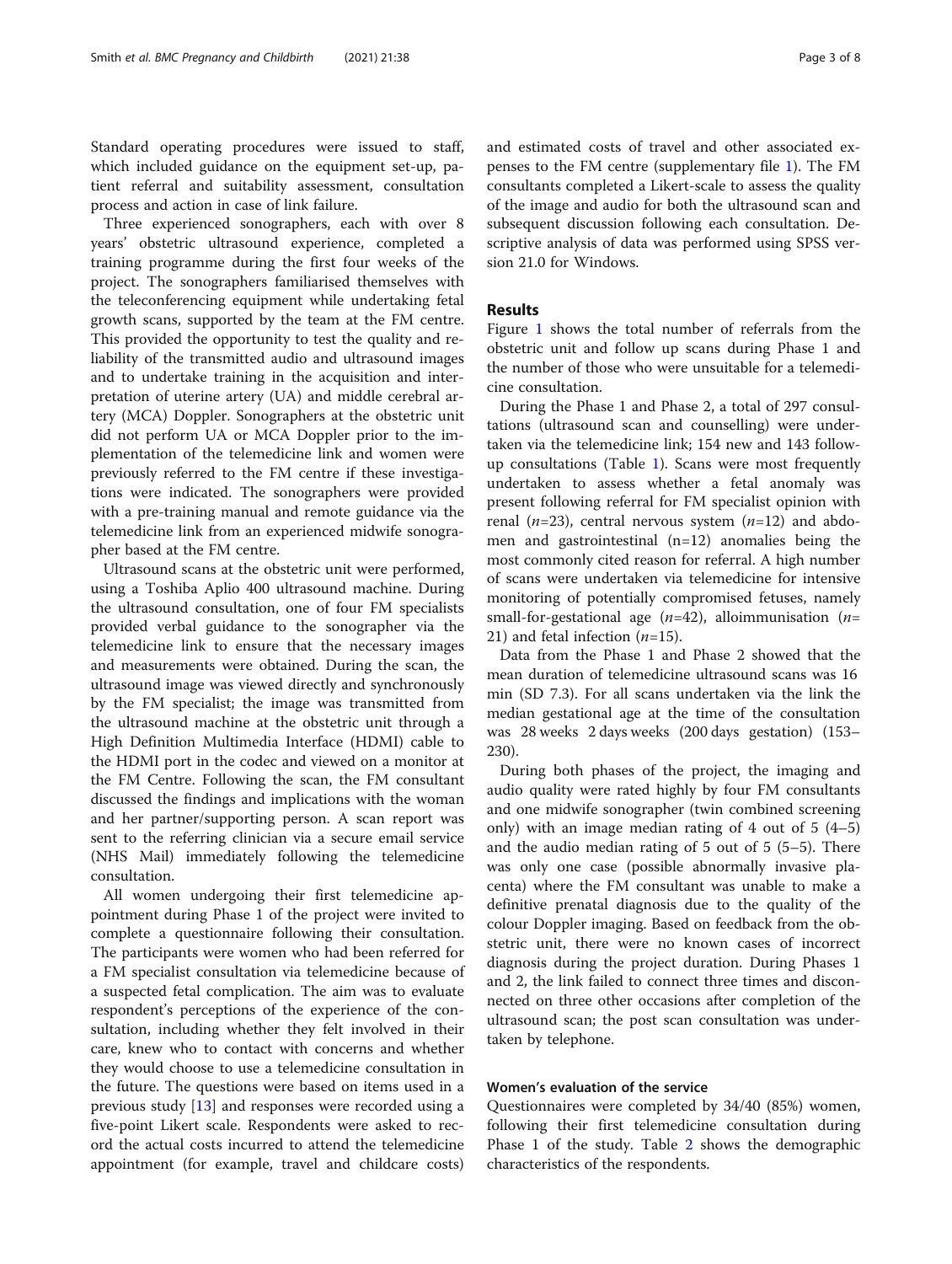<span id="page-3-0"></span>

Overall, women expressed high levels of satisfaction with the telemedicine consultation (Table [3\)](#page-5-0). Only two women returned responses of 'Strongly Disagree', one in relation to the quality of the ultrasound image and another to the question of whether she would be willing to use telemedicine to monitor her baby's health in the future.

#### Journey times and costs

The majority of women who provided data about costs  $(n=27)$  [82.3%]), travelled to attend the telemedicine consultation at the obstetric unit by car, the remainder travelling by public transport. The median (range) travel time to the obstetric unit was 20 min (4150) in comparison to an estimated median journey of 230 min (120, 450) to the FM centre.

The additional costs that would have been incurred by respondents if they had travelled to the FM centre included leave from paid employment  $(n=16, 47\%)$ , childcare costs ( $n=8$ , 23.5%) and partner taking time off paid employment  $(n=25, 73.5%)$ . On average, women would have spent approximately £28 to travel to the FM centre per visit. The overall costs for the woman and her partner/ friend to attend the FM centre was estimated to be £439, which included caring responsibilities, and loss of earnings. The link was particularly beneficial to parents requiring regular monitoring (e.g. SGA, alloimmunisation) where multiple journeys to the specialist centre would have otherwise been necessary.

The equipment costs to set-up the service totalled £12, 500. Additional salary costs of a sonographer and midwife for 3 h per week to undertake the scans and support women were funded by the obstetric unit. The FM specialist time was not additional to the usual provision of care.

#### **Discussion**

#### Summary of results

The project demonstrated that a fetal ultrasound telemedicine service could be successfully implemented in the UK NHS between a remote obstetric unit and a FM centre to provide women with high quality FM consultation and reduce the need for travel. The transfer of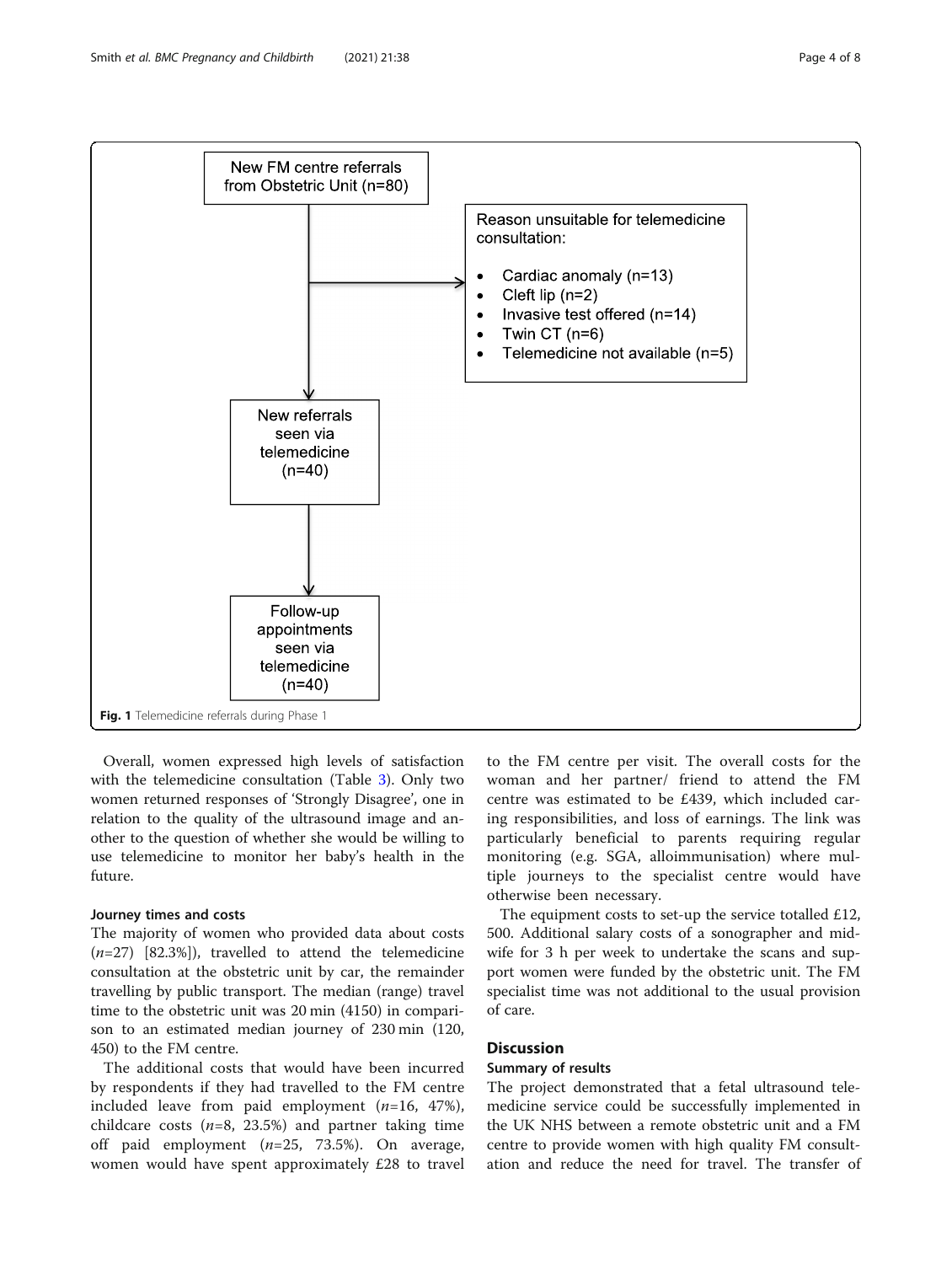| Primary<br><b>Indication</b>  | Sub-group indication                                             | Phase 1<br>number of new<br>referrals | Phase 1 number of<br>follow-up<br>appointments | Phase 2 number of<br>new referral<br>appointments | Phase 2 number of<br>follow-up<br>appointments |
|-------------------------------|------------------------------------------------------------------|---------------------------------------|------------------------------------------------|---------------------------------------------------|------------------------------------------------|
| Suspected fetal<br>anomaly    | Renal, urinary & genitalia                                       | 5                                     | 2                                              | 18                                                | 9                                              |
|                               | Central nervous system                                           | 6                                     | 4                                              | 6                                                 | 5                                              |
|                               | Heart arrhythmia                                                 | 1                                     | $\Omega$                                       | 1                                                 | 2                                              |
|                               | Musculoskeletal                                                  | $\Omega$                              | $\Omega$                                       | 7                                                 | $\overline{0}$                                 |
|                               | Thorax and diaphragm                                             | $\Omega$                              | 0                                              |                                                   | 8                                              |
|                               | Abdominal wall and<br>gastrointestinal                           | 3                                     | $\overline{4}$                                 | 9                                                 | $\overline{0}$                                 |
|                               | Tumour                                                           | $\mathbf{0}$                          | $\Omega$                                       | 1                                                 | $\overline{2}$                                 |
| Small-for-<br>gestational age | Singleton                                                        | $\overline{4}$                        | 17                                             | 8                                                 | 23                                             |
| Multiple pregnancy            | Twin-to-twin transfusion<br>syndrome screening and<br>management | 3                                     | 1                                              | $\mathbf{1}$                                      | 5                                              |
|                               | Small-for-gestational age                                        | $\mathbf{0}$                          | 0                                              | 3                                                 | 2                                              |
|                               | Combined testing                                                 | 2                                     | 0                                              | 22                                                | $\circ$                                        |
|                               | Other e.g. single demise                                         | $\overline{0}$                        | $\Omega$                                       | $\mathbf{1}$                                      | 2                                              |
| Placenta                      | Abnormally invasive placenta<br>screening and management         | 11                                    | 3                                              | 15                                                | $\overline{4}$                                 |
|                               | Praevia and other (e.g.<br>antepartum haemorrhage)               | $\overline{1}$                        | 0                                              | 10                                                | 8                                              |
| Amniotic fluid                | Oligo/anhydramnios                                               | $\mathbf{0}$                          | $\Omega$                                       | 1                                                 | 1                                              |
|                               | Preterm premature rupture of<br>membranes                        | $\mathbf{1}$                          | 1                                              | $\mathbf{0}$                                      | 0                                              |
| Fetal infection               |                                                                  | $\mathbf{0}$                          | 0                                              | 6                                                 | 15                                             |
| Combined testing              | High risk result                                                 | $\mathbf{0}$                          | 0                                              |                                                   | $\mathbf{0}$                                   |
| Alloimmunisation              |                                                                  | $\mathbf{1}$                          | 8                                              |                                                   | 13                                             |
| Previous history              | Structural or genetic anomaly                                    | 2                                     | $\Omega$                                       | 2                                                 | 6                                              |
|                               | <b>Total</b>                                                     | 40                                    | 40                                             | 114                                               | 103                                            |

#### <span id="page-4-0"></span>Table 1 Indication for new referrals and follow up appointments during Phases 1 and 2

Table 2 Demographic information

| Participant characteristics | Survey (%) n=34 |  |
|-----------------------------|-----------------|--|
| Age                         |                 |  |
| $16 - 25$                   | 9(26.6)         |  |
| $26 - 35$                   | 16 (55.9)       |  |
| $35+$                       | 6(17.6)         |  |
| <b>Education</b>            |                 |  |
| No formal qualifications    | 4(11.8)         |  |
| GCSE                        | 6(17.6)         |  |
| Alevel                      | 2(5.9)          |  |
| Vocational                  | 14 (41.2)       |  |
| Undergraduate               | 6(17.6)         |  |
| Postgraduate                | 2(5.9)          |  |

ultrasound images is reliable and of sufficiently high quality to achieve fetal diagnosis and consultation in almost all cases.

#### Indications for telemedicine

The telemedicine link was effectively utilised to provide ultrasound prenatal diagnosis when a fetal anomaly was suspected and for monitoring the wellbeing of fetuses at risk of compromise, including pregnancies affected by preterm small-for gestational age, preterm premature rupture of membranes, twin-to-twin transfusion syndrome and red cell alloimmunisation.

Women were excluded from a telemedicine consultation if there was a suspected fetal cardiac anomaly because of an existing, separate fetal cardiology service. Previous studies have shown that fetal cardiology by telemedicine is achievable [\[4,](#page-6-0) [14,](#page-7-0) [15\]](#page-7-0) and the telemedicine service could be extended to include such cases in the future. This would require additional training for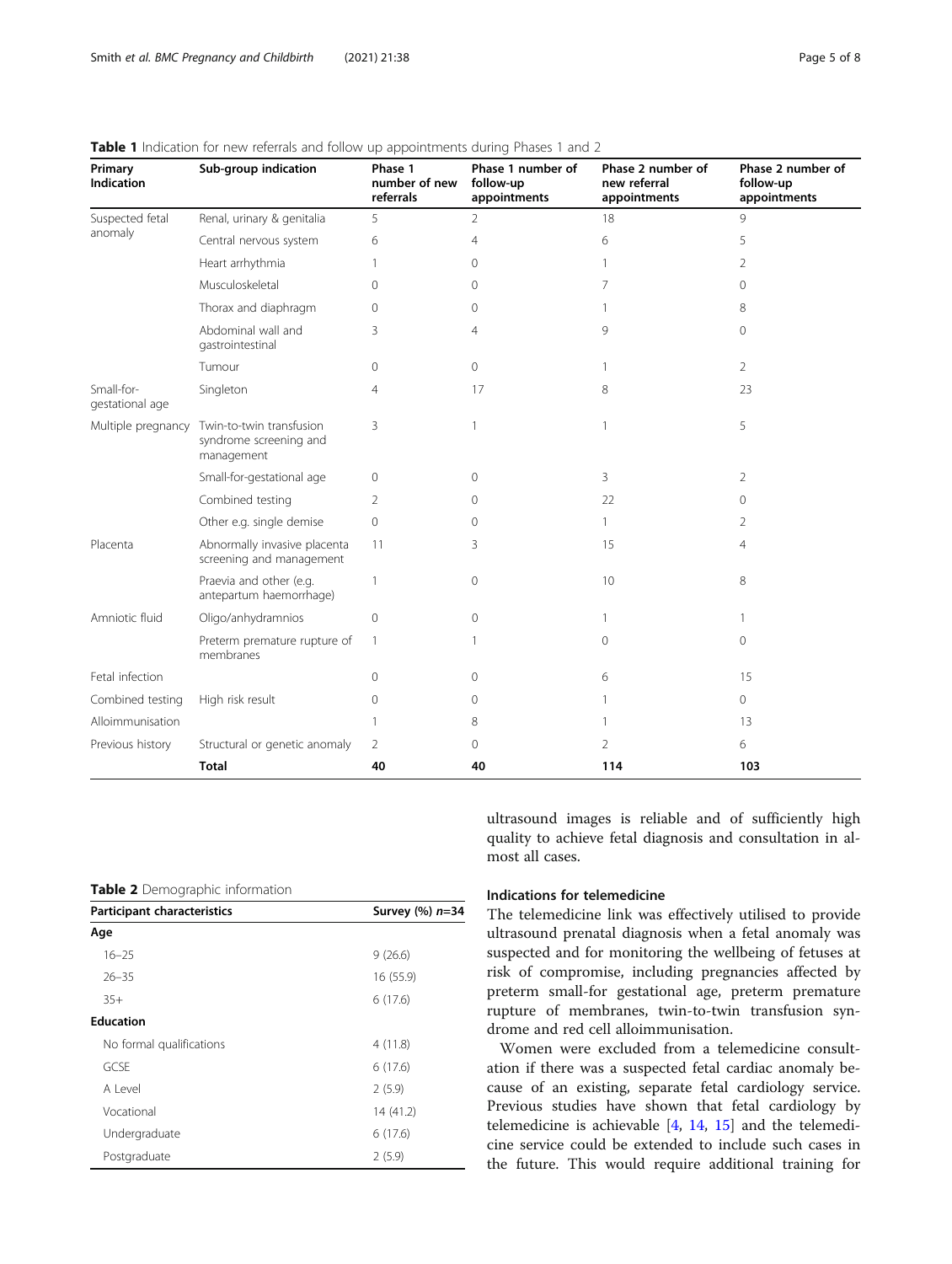<span id="page-5-0"></span>

| Table 3 Patient evaluation of telemedicine consultation (Likert scores) |  |  |
|-------------------------------------------------------------------------|--|--|
|-------------------------------------------------------------------------|--|--|

| <b>Ouestionnaire items</b>                                                          | Mean Likert score/5<br>(SD) | % patients agreed or strongly<br>agreed |
|-------------------------------------------------------------------------------------|-----------------------------|-----------------------------------------|
| I was satisfied with the picture quality                                            | 4.71 (0.78)                 | 96.7                                    |
| I was satisfied with the sound quality                                              | 4.84(0.37)                  | 100                                     |
| I was satisfied with my discussion with the doctor after the scan.                  | 4.90(0.30)                  | 100                                     |
| I was able to talk about my concerns openly                                         | 4.87(0.34)                  | 100                                     |
| I know who to contact with any questions                                            | 4.77(0.50)                  | 97.1                                    |
| I was involved as much as I wanted to be in decisions about what happens<br>next    | 4.87(0.43)                  | 96.7                                    |
| After the consultation, I have a good understanding of the next steps in my<br>care | 4.90(0.30)                  | 100                                     |
| I was satisfied with the quality of care received overall                           | 4.90(0.30)                  | 100                                     |
| I would be willing to use telemedicine to monitor my baby's health in the<br>future | 4.84(0.73)                  | 96.7                                    |

sonographers and the availability of one of the fetal cardiology team.

It has been previously stated that telemedicine has the potential to increase the number of consultant referrals [[16\]](#page-7-0). It is our experience that sonographers and obstetricians at the obstetric unit are more likely to refer patients for FM review when they are unsure of the diagnosis (rather than repeat a scan themselves). However, the telemedicine link also offers the opportunity for obstetricians and sonographers to discuss uncertainties around ultrasound findings or management of care directly with a specialist consultant, thereby reducing inappropriate referrals. This was also a finding in a previous study of fetal telemedicine [[3\]](#page-6-0).

#### Benefits to women and acceptability

Women valued the opportunity to receive specialist FM expertise by telemedicine and expressed high levels of satisfaction with the service. These findings are consistent with the findings of previous studies, which showed high levels of patient satisfaction and confidence with telemedicine consultations [[3](#page-6-0), [5](#page-6-0), [13,](#page-7-0) [17](#page-7-0)]. The majority of women stated that they would be willing to use the telemedicine service again. Feedback from local staff indicated that some women specifically requested a telemedicine consultation, a finding reported in a previous study [[5](#page-6-0)]. A detailed discussion of the findings from semi-structured interviews undertaken with stakeholders and women who had telemedicine consultations is reported in a separate paper [[18](#page-7-0)].

The value of a fetal ultrasound telemedicine service is highlighted further by the current COVID-19 pandemic [[19\]](#page-7-0); the use of telemedicine reduces the need for face-to face visits while maintaining access to FM consultations, as recommended by current guidance  $[20]$  $[20]$ . The pandemic situation has emphasised the opportunities that telemedicine offers when travel needs to be minimised while continuing to provide fetal diagnosis [\[21\]](#page-7-0).

#### Challenges of establishing the service

Difficulties were encountered during the initial stages of the project in establishing a reliable teleconferencing link. Prior attempts to utilise an existing Internet-based video conferencing infrastructure (based on N3 [Wide Area IP Network] and Integrated Services Digital Network (ISDN) telephone lines) were unsuccessful; a connection capable of achieving high quality real-time image transfer was not possible using N3 and direct internet access was unsuccessful as a result of existing firewalls. However, telemedicine consultations can be successfully carried out without the need for dedicated fibre optic connections, meaning that the opportunities for implementation are substantial. Indeed, the fetal telemedicine based at Newcastle upon Tyne Hospitals NHS Foundation Trust has subsequently been expanded to involve more obstetric units utilising a could-based video-conferencing system (StafLeaf).

There were significant challenges for stakeholders responsible for managing staff in the obstetric unit; managers expressed concerns relating to the increased need for sonography and midwifery staff time to support the telemedicine clinic. This was counterbalanced by the opportunity to increase sonographer skill levels and to substantially reduce travel and associated costs for women and families  $[18]$ . The initial capital costs associated with the implementation of a telemedicine service are relatively small, albeit they cannot be directly recuperated by delivering remote consultations, meaning that stakeholders have to take this into consideration when planning a service. Furthermore, the introduction of a telemedicine service impacts on the existing workflow and involves reorganisation of staff and clinics [\[22](#page-7-0)].

Sonographers expressed worries about their clinical ultrasound practice being observed by the fetal medicine consultant during consultations and being unable to achieve the images required [\[18\]](#page-7-0). There was also a need to ensure that there was IT support at both the obstetric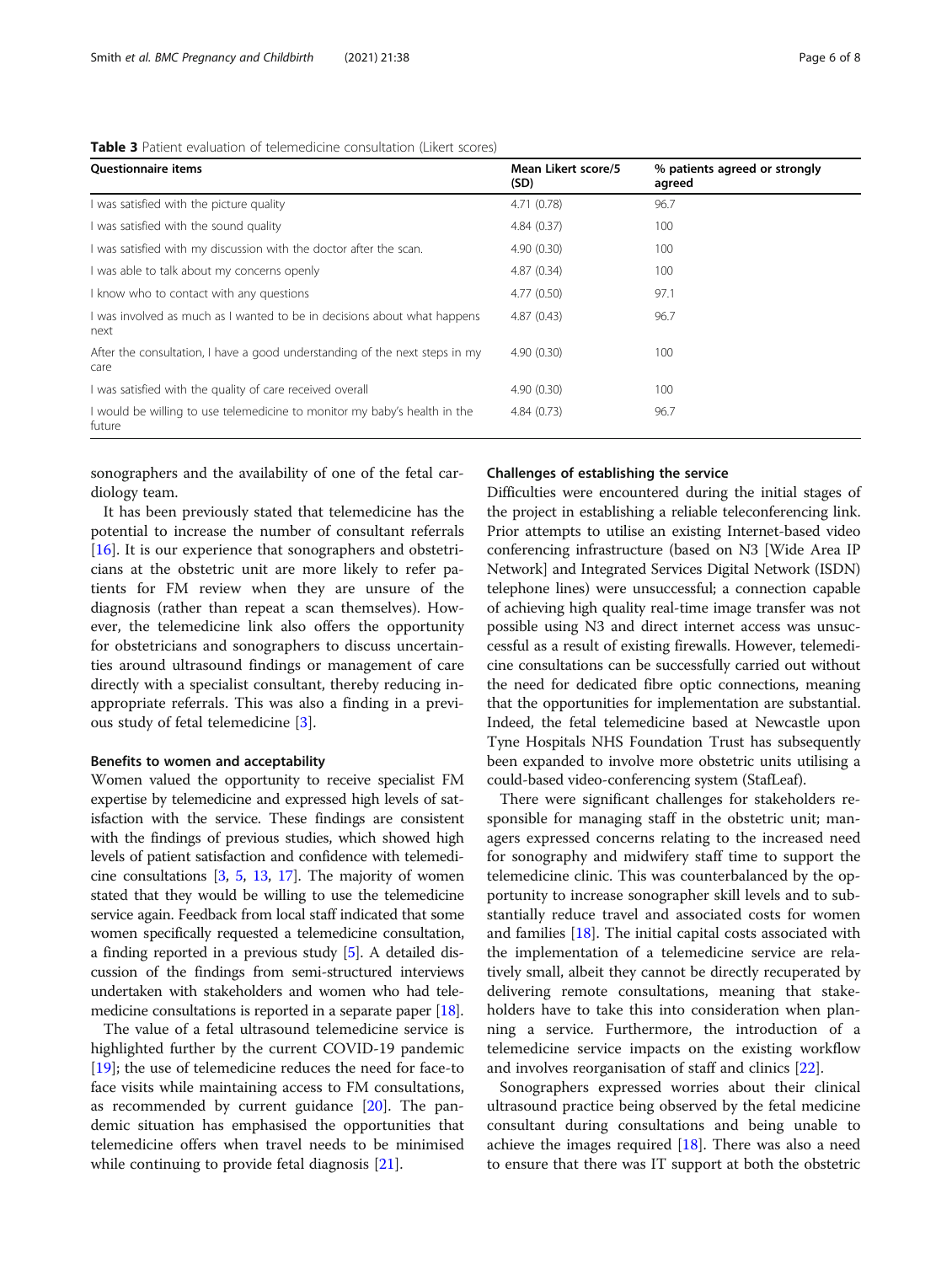<span id="page-6-0"></span>unit and FM centre in case of technical problems with the link or equipment, these finding are reported in a separate paper  $[18]$  $[18]$ . These concerns were overcome through extended engagement with clinical staff, senior managers and IT managers at both sites for 12 months prior to the start of the project and throughout the embedding phase. The training undertaken with sonographers was fundamental to ensuring that they were confident in their ultrasound skills and use of the telemedicine equipment. Previous studies have shown that successful engagement with clinicians and other stakeholders is a significant factor in the success of telemedicine services, particularly beyond the initial set-up period [[12,](#page-7-0) [23,](#page-7-0) [24\]](#page-7-0).

#### Limitations of study

The relatively small number of referrals from a single, small obstetric unit limits the findings. It is difficult therefore to determine whether the findings are generalisable to other obstetric units and a broader range of clinical specialities. The project was designed to evaluate the implementation and adoption of a fetal telemedicine service but does not provide data on the accuracy of prenatal diagnosis by telemedicine and does not seek to compare telemedicine and non-telemedicine image quality.

#### Conclusions

Telemedicine provides a reliable and feasible option for the delivery of FM consultations to women in a small obstetric unit without the need to travel to a FM centre. The service is valued by women and staff and reduces family costs. There is clear scope to develop the use of the telemedicine link within the provision of specialist maternity, neonatal and paediatric care, which would have significant benefits for families, particularly during a pandemic situation. Financial and time saving for patients will vary depending on the distance from the Obstetric Unit to the FM centre. These factors may impact on the capacity to implement telemedicine services across a wider geography.

Future work is focussed on extending the provision to neighbouring obstetric units and to other clinical specialities, particularly in areas where there are challenges to sustaining clinical expertise.

#### Supplementary Information

The online version contains supplementary material available at [https://doi.](https://doi.org/10.1186/s12884-020-03532-4) [org/10.1186/s12884-020-03532-4.](https://doi.org/10.1186/s12884-020-03532-4)

Additional file 1:. Participant questionnaire.

#### Abbreviations

AHSN: Academic Health Science Network; FM: Fetal Medicine; MCA: Middle cerebral artery; OSATS: Objective Structured Assessment of Technical Skill; UAD: Uterine Artery Doppler; VC: Video Conferencing

#### Acknowledgements

The research team would like to thank all of the women who took part in the project and generously shared their views. We would like to thank the team of midwives, sonographers and obstetricians who supported the project in both units. We would especially like to thank Angela Henderson, Fiona Kirkby and Steph Holgate, sonographers at the obstetric unit who were enthusiastic from the outset and professional throughout.

#### Authors' contributions

All authors were involved in design of the study. SCR, AM, and VS were the Project Leads. ML and VS conducted the data collection and performed the data analyses. VS wrote the first draft of the manuscript; SCR, ML, EB, EvO and BB reviewed, edited and contributed to subsequent drafts. All authors have approved the final manuscript.

#### Funding

Phase 1 of the project was funded by the Academic Health Science Network (AHSN), North East and North Cumbria. The funding body was not involved in the design of the study, data collection, analysis and writing of the manuscript.

#### Availability of data and materials

The dataset used in the present study is available from the corresponding author upon reasonable request.

#### Ethics approval and consent to participate

Ethical approval was granted by the NHS National Research Ethics Service, NRES Committee London-Hampstead (REC reference: 14/LO/1671). Verbal consent to participate in the study was approved by the NRES committee on the basis that completion and return of the questionnaire constituted assumed consent.

#### Consent for publication

Not applicable.

#### Competing interests

The authors declare that they have no competing interests.

#### Author details

<sup>1</sup>Northumbria University, G206, Coach Lane Campus, Newcastle upon Tyne NE7 7XA, UK. <sup>2</sup>The Newcastle upon Tyne Hospitals NHS Foundation Trust, Newcastle upon Tyne, UK. <sup>3</sup>University of Cumbria, Carlisle, Cumbria, UK.<br><sup>4</sup>Newcastle University, Newcastle upon Type UK. <sup>5</sup>Nerth Cumbria Unive Newcastle University, Newcastle upon Tyne, UK. <sup>5</sup>North Cumbria University Hospitals NHS Trust, Cumbria, UK.

#### Received: 24 August 2020 Accepted: 28 December 2020 Published online: 08 January 2021

#### References

- 1. Public Health England. Fetal anomaly screening supporting information. [https://www.gov.uk/government/publications/fetal-anomaly-screening](https://www.gov.uk/government/publications/fetal-anomaly-screening-programme-standards/fetal-anomaly-screening-supporting-information)[programme-standards/fetal-anomaly-screening-supporting-information.](https://www.gov.uk/government/publications/fetal-anomaly-screening-programme-standards/fetal-anomaly-screening-supporting-information) 2020.
- 2. Sutherland J, Sutphin D, Redican K, Rawlins F. Telesonography: foundations and future directions. J Ultrasound Med. 2011;30:517–22.
- 3. Fisk NM, Sepulveda W, Drysdale K, Ridley D, Garner P, Bower S, et al. Fetal telemedicine: six month pilot of real-time ultrasound and video consultation between the Isle of Wight and London. BJOG. 1996;113(11): 1092–5.
- 4. McCrossan B, Sands A, Kileen T, Cardwell C, Casey F. Fetal diagnosis of congenital heart disease by telemedicine. Arch Dis Child Fetal Neonatal Ed. 2011;96:F394–F39.
- 5. McCrossan B, Sands A, Kileen T, Doherty N, Casey F. A fetal telecardiology service: patient preference and socio-economic factors. Prenat Diagn. 2012; 32:883–7.
- 6. Brisson A, Steinmetz P, Oleskevich S, Lewis J, Reid A. A comparison of telemedicine teaching to in-person teaching for the acquisition of an ultrasound skill - a pilot project. J Telemed Telecare. 2015;21:235–9.
- 7. Greenhalgh T, Wherton J, Shaw S, Morrison C. Video consultations for covid-19. BMJ. 2020;368:m998.